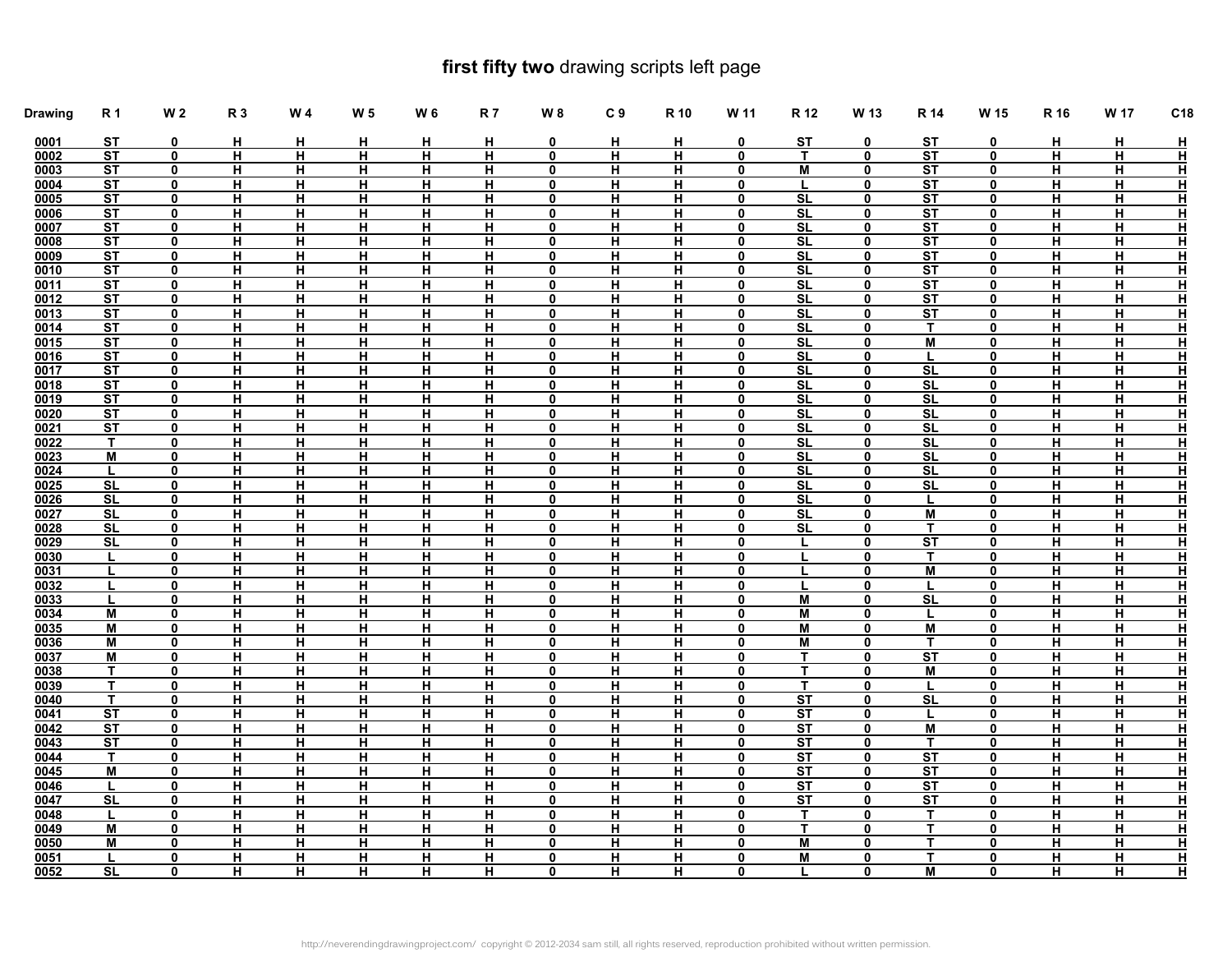## **first fifty two** drawing scripts right page

| <b>Drawing</b> | R 19           | W 20         | R 21                   | W 22             | W 23                     | W 24             | R 25                    | W 26           | C <sub>27</sub> | R 28           | W 29           | R 30                    | W 31                    | R 32                    | W 33                        | R 34                   | W 35                    | C36                                                |
|----------------|----------------|--------------|------------------------|------------------|--------------------------|------------------|-------------------------|----------------|-----------------|----------------|----------------|-------------------------|-------------------------|-------------------------|-----------------------------|------------------------|-------------------------|----------------------------------------------------|
| 0001           | н              | 0            | ST                     | 0                | <b>ST</b>                | 0                | н                       | н              | н               | н              | н              | н                       | н                       | н                       | 0                           | ST                     | 0                       | <u>0</u>                                           |
| 0002           | н              | 0            | $\overline{\text{ST}}$ | $\mathbf{0}$     | $\overline{\mathsf{ST}}$ | 0                | н                       | н              | н               | н              | н              | $\overline{\mathsf{H}}$ | Ή                       | Ξ                       | $\mathbf{0}$                | $\overline{\text{ST}}$ | $\overline{\mathbf{0}}$ | $\overline{\mathbf{0}}$                            |
| 0003           | н              | 0            | ST                     | 0                | ST                       | 0                | H                       | н              | н               | н              | н              | H                       | <u>H</u>                | <u>H</u>                | 0                           | ST                     | 0                       | $\overline{\mathbf{0}}$                            |
| 0004           | H              | $\mathbf 0$  | <b>ST</b>              | $\mathbf 0$      | <b>ST</b>                | $\mathbf 0$      | H                       | н              | н               | н              | H              | H                       | н                       | н                       | $\mathbf 0$                 | <b>ST</b>              | $\mathbf 0$             | $\overline{\mathbf{0}}$                            |
| 0005           | н              | 0            | Τ                      | 0                | ST                       | 0                | н                       | н              | н               | н              | н              | H                       | н                       | н                       | 0                           | ST                     | 0                       | $\overline{\mathbf{0}}$                            |
| 0006           | н              | 0            | M                      | $\mathbf 0$      | <b>ST</b>                | 0                | H                       | н              | н               | н              | H.             | н                       | н                       | н                       | $\mathbf 0$                 | <b>ST</b>              | 0                       | <u>0</u>                                           |
| 0007           | H.             | 0            | L                      | $\mathbf 0$      | ST                       | 0                | H                       | <u>н</u>       | н               | <u>н</u>       | H              | H                       | H                       | н                       | $\mathbf{0}$                | ST                     | 0                       | $\overline{\textbf{0}}$                            |
| 0008           | н              | 0            | SL                     | $\mathbf 0$      | ST                       | 0                | н                       | н              | н               | н              | н              | н                       | н                       | н                       | 0                           | ST                     | 0                       | $\overline{\mathbf{0}}$                            |
| 0009           | H              | $\mathbf 0$  | SL                     | $\mathbf 0$      | ST                       | $\mathbf 0$      | н                       | $\overline{H}$ | н               | $\overline{H}$ | н              | н                       | н                       | $\overline{H}$          | $\mathbf 0$                 | ST                     | $\mathbf 0$             | $\overline{\mathbf{0}}$                            |
| 0010           | <u>H</u>       | 0            | SL                     | $\mathbf 0$      | ST                       | 0                | H                       | <u>н</u>       | <u>н</u>        | <u>н</u>       | <u>н</u>       | H                       | H                       | <u>H</u>                | $\mathbf 0$                 | T.                     | 0                       | $\overline{\mathbf{0}}$                            |
| 0011           | н              | 0            | <b>SL</b>              | $\mathbf 0$      | ST                       | $\mathbf 0$      | н                       | н              | н               | н              | н              | н                       | $\blacksquare$          | $\overline{H}$          | 0                           | M                      | 0                       | 0                                                  |
| 0012           | н              | 0            | SL                     | 0                | ST                       | 0                | H                       | н              | H               | н              | <u>н</u>       | H                       | H                       | <u>H</u>                | $\mathbf{0}$                | L                      | 0                       | $\overline{\mathbf{0}}$                            |
| 0013           | н              | 0            | <b>SL</b>              | 0                | <b>ST</b>                | $\mathbf 0$      | н                       | н              | н               | н              | н              | н                       | н                       | н                       | 0                           | $\overline{\text{SL}}$ | 0                       | $\overline{\mathbf{0}}$                            |
| 0014           | H              | 0            | <b>SL</b>              | 0                | ST                       | 0                | н                       | н              | н               | н              | н              | н                       | н                       | н                       | 0                           | SL                     | 0                       | $\overline{\mathbf{0}}$                            |
| 0015           | н              | 0            | <b>SL</b>              | 0                | <b>ST</b>                | 0                | н                       | н              | н               | н              | н              | н                       | н                       | н                       | 0                           | <b>SL</b>              | 0                       | $\overline{\mathbf{0}}$                            |
| 0016           | н<br>н         | 0<br>0       | SL<br><b>SL</b>        | $\mathbf 0$      | ST                       | $\mathbf 0$      | н<br>н                  | н<br>н         | н               | Н              | н              | н<br>н                  | н<br>н                  | н<br>н                  | $\mathbf 0$<br>$\mathbf{0}$ | SL<br><b>SL</b>        | 0<br>$\mathbf{0}$       | $\pmb{0}$                                          |
| 0017<br>0018   | н              | 0            | SL                     | 0                | <b>ST</b><br>$\mathbf T$ | 0<br>$\mathbf 0$ | н                       | н              | н<br>н          | н<br>н         | н<br>н         | н                       | н                       | н                       | 0                           | SL                     |                         | $\overline{\mathbf{0}}$                            |
| 0019           | н              | 0            | <b>SL</b>              | 0<br>$\mathbf 0$ | M                        | 0                | н                       | н              | н               | н              | н              | н                       | н                       | н                       | $\mathbf{0}$                | <b>SL</b>              | 0<br>$\mathbf{0}$       | $\overline{\mathbf{0}}$                            |
| 0020           | н              | 0            | SL                     | 0                | L                        | 0                | н                       | н              | н               | н              | н              | н                       | н                       | н                       | 0                           | SL                     | 0                       | $\overline{\mathbf{0}}$<br>$\overline{\mathbf{0}}$ |
| 0021           | H.             | $\mathbf 0$  | $\overline{\text{SL}}$ | $\mathbf 0$      | $\overline{\text{SL}}$   | 0                | $\overline{\mathsf{H}}$ | Ή              | н               | н              | H              | $\overline{\mathsf{H}}$ | H                       | н                       | $\mathbf 0$                 | $\overline{\text{SL}}$ | $\mathbf 0$             | $\overline{\mathbf{0}}$                            |
| 0022           | H              | 0            | SL                     | 0                | <b>SL</b>                | 0                | н                       | н              | н               | H              | H              | H                       | H                       | н                       | 0                           | SL                     | 0                       | $\overline{\mathbf{0}}$                            |
| 0023           | н              | 0            | SL                     | $\mathbf 0$      | <b>SL</b>                | 0                | H                       | н              | н               | н              | н              | H                       | н                       | н                       | $\mathbf 0$                 | <b>SL</b>              | 0                       | $\overline{\mathbf{0}}$                            |
| 0024           | H.             | 0            | <b>SL</b>              | $\mathbf 0$      | <b>SL</b>                | $\mathbf{0}$     | $\overline{H}$          | н              | н               | н              | н              | $\overline{H}$          | $\overline{\mathbf{H}}$ | $\overline{\mathbf{H}}$ | $\mathbf{0}$                | SL                     | 0                       | $\overline{\mathbf{0}}$                            |
| 0025           | н              | $\mathbf 0$  | SL                     | $\mathbf 0$      | SL                       | $\mathbf 0$      | н                       | н              | н               | н              | н              | н                       | н                       | н                       | $\mathbf 0$                 | SL                     | $\mathbf 0$             | $\overline{\mathbf{0}}$                            |
| 0026           | $\blacksquare$ | 0            | L                      | $\mathbf 0$      | $\overline{\text{SL}}$   | 0                | $\overline{H}$          | $\overline{H}$ | н               | $\blacksquare$ | $\blacksquare$ | $\blacksquare$          | $\overline{H}$          | $\overline{H}$          | $\mathbf 0$                 | $\overline{\text{SL}}$ | 0                       | $\overline{\mathbf{0}}$                            |
| 0027           | н              | 0            | M                      | $\bf{0}$         | SL                       | $\mathbf 0$      | H                       | <u>н</u>       | <u>н</u>        | <u>H</u>       | <u>н</u>       | H                       | H                       | <u>H</u>                | $\mathbf 0$                 | SL                     | 0                       | $\overline{\mathbf{0}}$                            |
| 0028           | н.             | 0            | Т                      | $\mathbf 0$      | <b>SL</b>                | 0                | н                       | н              | н               | н              | н              | н                       | н                       | н                       | $\mathbf 0$                 | <b>SL</b>              | 0                       | $\overline{\mathbf{0}}$                            |
| 0029           | <u>н</u>       | 0            | ST                     | $\bf{0}$         | <u>SL</u>                | 0                | $\overline{\mathbf{H}}$ | <u>н</u>       | <u>H</u>        | <u>H</u>       | <u>н</u>       | $\overline{\mathbf{H}}$ | H                       | <u>H</u>                | $\mathbf{0}$                | <b>SL</b>              | 0                       | $\overline{\mathbf{0}}$                            |
| 0030           | H              | $\mathbf 0$  | T.                     | $\mathbf 0$      | L                        | $\mathbf 0$      | н                       | н              | н               | $\overline{H}$ | н              | н                       | н                       | н                       | $\mathbf 0$                 |                        | $\mathbf 0$             | $\overline{\mathbf{0}}$                            |
| 0031           | <u>H</u>       | $\mathbf{0}$ | M                      | $\mathbf 0$      |                          | $\mathbf 0$      | <u>н</u>                | <u>н</u>       | <u>н</u>        | <u>н</u>       | <u>н</u>       | <u>H</u>                | <u>H</u>                | <u>H</u>                | $\mathbf 0$                 |                        | 0                       | $\overline{\mathbf{0}}$                            |
| 0032           | н              | 0            |                        | $\mathbf 0$      |                          | $\mathbf 0$      | н                       | н              | н               | н              | н              | н                       | н                       | н                       | $\mathbf 0$                 |                        | 0                       | 0                                                  |
| 0033           | н              | $\mathbf 0$  | SL                     | $\mathbf 0$      |                          | 0                | н                       | н              | н               | н              | н              | н                       | н                       | н                       | $\mathbf{0}$                |                        | $\mathbf 0$             | $\overline{\mathbf{0}}$                            |
| 0034           | н              | 0            | L                      | 0                | M                        | 0                | н                       | н              | н               | н              | н              | н                       | н                       | н                       | $\mathbf 0$                 | M                      | 0                       | $\overline{\mathbf{0}}$                            |
| 0035           | H              | 0            | M                      | 0                | M                        | 0                | н                       | н              | н               | н              | н              | н                       | н                       | н                       | 0                           | M                      | 0                       | $\overline{\mathbf{0}}$                            |
| 0036           | н              | $\mathbf{0}$ | т                      | $\mathbf 0$      | M                        | 0                | н                       | н              | н               | н              | н              | н                       | н                       | н                       | $\mathbf{0}$                | М                      | $\mathbf{0}$            | $\overline{\mathbf{0}}$                            |
| 0037           | н              | 0            | ST                     | $\mathbf 0$      | M                        | $\mathbf 0$      | н                       | н              | н               | н              | н              | н                       | н                       | н                       | 0                           | M                      | 0                       | $\overline{\mathbf{0}}$                            |
| 0038           | $\overline{H}$ | $\mathbf 0$  | M                      | $\mathbf 0$      | $\mathbf{T}$             | 0                | H                       | н              | н               | H              | H              | $\overline{H}$          | H                       | $\overline{H}$          | $\mathbf 0$                 | T.                     | 0                       | $\overline{\mathbf{0}}$                            |
| 0039           | H              | 0            | L                      | 0                | $\mathbf T$              | 0                | н                       | н              | н               | н              | н              | н                       | H                       | н                       | 0                           | $\mathbf{T}$           | 0                       | $\overline{\mathbf{0}}$                            |
| 0040           | н              | 0            | <b>SL</b>              | $\mathbf 0$      | $\mathbf{T}$             | $\mathbf 0$      | H                       | н              | н               | н              | н              | н                       | н                       | н                       | 0                           | T.                     | 0                       | <u>0</u>                                           |
| 0041           | н              | 0            | L                      | $\mathbf 0$      | ST                       | 0                | H                       | <u>н</u>       | н               | н              | н              | H                       | H                       | н                       | $\mathbf{0}$                | ST                     | 0                       | $\overline{\mathbf{0}}$                            |
| 0042           | н              | $\mathbf 0$  | M                      | $\mathbf 0$      | ST                       | 0                | н                       | н              | н               | н              | н              | н                       | н                       | н                       | $\mathbf{0}$                | ST                     | 0                       | $\overline{\mathbf{0}}$                            |
| 0043           | $\blacksquare$ | 0            | т                      | $\mathbf 0$      | ST                       | $\mathbf 0$      | $\overline{H}$          | $\overline{H}$ | н               | $\blacksquare$ | $\blacksquare$ | $\blacksquare$          | $\blacksquare$          | $\blacksquare$          | 0                           | <b>ST</b>              | $\mathbf 0$             | $\overline{\mathbf{0}}$                            |
| 0044           | <u>H</u>       | 0            | $\overline{\text{ST}}$ | $\mathbf 0$      | $\overline{\text{ST}}$   | $\mathbf 0$      | <u>н</u>                | <u>н</u>       | <u>H</u>        | <u>H</u>       | <u>н</u>       | <u>H</u>                | H                       | <u>H</u>                | 0                           | т                      | 0                       | $\overline{\mathbf{0}}$                            |
| 0045           | н.             | 0            | $\overline{\text{ST}}$ | $\mathbf 0$      | $\overline{\text{ST}}$   | 0                | н                       | н              | н               | н              | н              | н                       | $\overline{\mathsf{H}}$ | н                       | $\mathbf 0$                 | M                      | $\mathbf 0$             | 0                                                  |
| 0046           | н              | 0            | ST                     | $\mathbf 0$      | $\overline{\text{ST}}$   | 0                | H                       | н              | <u>н</u>        | <u>н</u>       | <u>н</u>       | <u>H</u>                | <u>H</u>                | <u>H</u>                | $\mathbf 0$                 |                        | 0                       | $\overline{\mathbf{0}}$                            |
| 0047           | н              | 0            | ST                     | $\mathbf 0$      | $\overline{\text{ST}}$   | 0                | н                       | н              | н               | н              | н              | н                       | н                       | н                       | $\mathbf 0$                 | SL                     | 0                       | $\overline{\mathbf{0}}$                            |
| 0048           | н              | $\mathbf{0}$ | T                      | $\mathbf 0$      | T                        | 0                | H                       | <u>н</u>       | <u>н</u>        | H              | H              | H                       | H                       | <u>H</u>                | $\mathbf{0}$                | L                      | 0                       | $\overline{\mathbf{0}}$                            |
| 0049           | н.             | 0            | Т                      | 0                | Т                        | 0                | н                       | н              | н               | н              | н              | н                       | н                       | н                       | 0                           | M                      | 0                       | $\overline{\mathbf{0}}$                            |
| 0050           | н              | 0            | $\mathbf{r}$           | $\mathbf 0$      | M                        | $\mathbf{0}$     | н                       | н              | Н               | Н              | н              | н                       | н                       | н                       | $\mathbf{0}$                | M                      | 0                       | $\overline{\mathbf{0}}$                            |
| 0051           | н              | 0            | T                      | $\mathbf 0$      | M                        | $\mathbf 0$      | н                       | н              | н               | н              | н              | н                       | н                       | н                       | 0                           |                        | 0                       | $\frac{\overline{0}}{\overline{0}}$                |
| 0052           | н              | 0            | M                      | $\mathbf 0$      |                          | $\mathbf 0$      | н                       | н              | н               | н              | н              | н                       | н                       | н                       | 0                           | <b>SL</b>              | 0                       |                                                    |